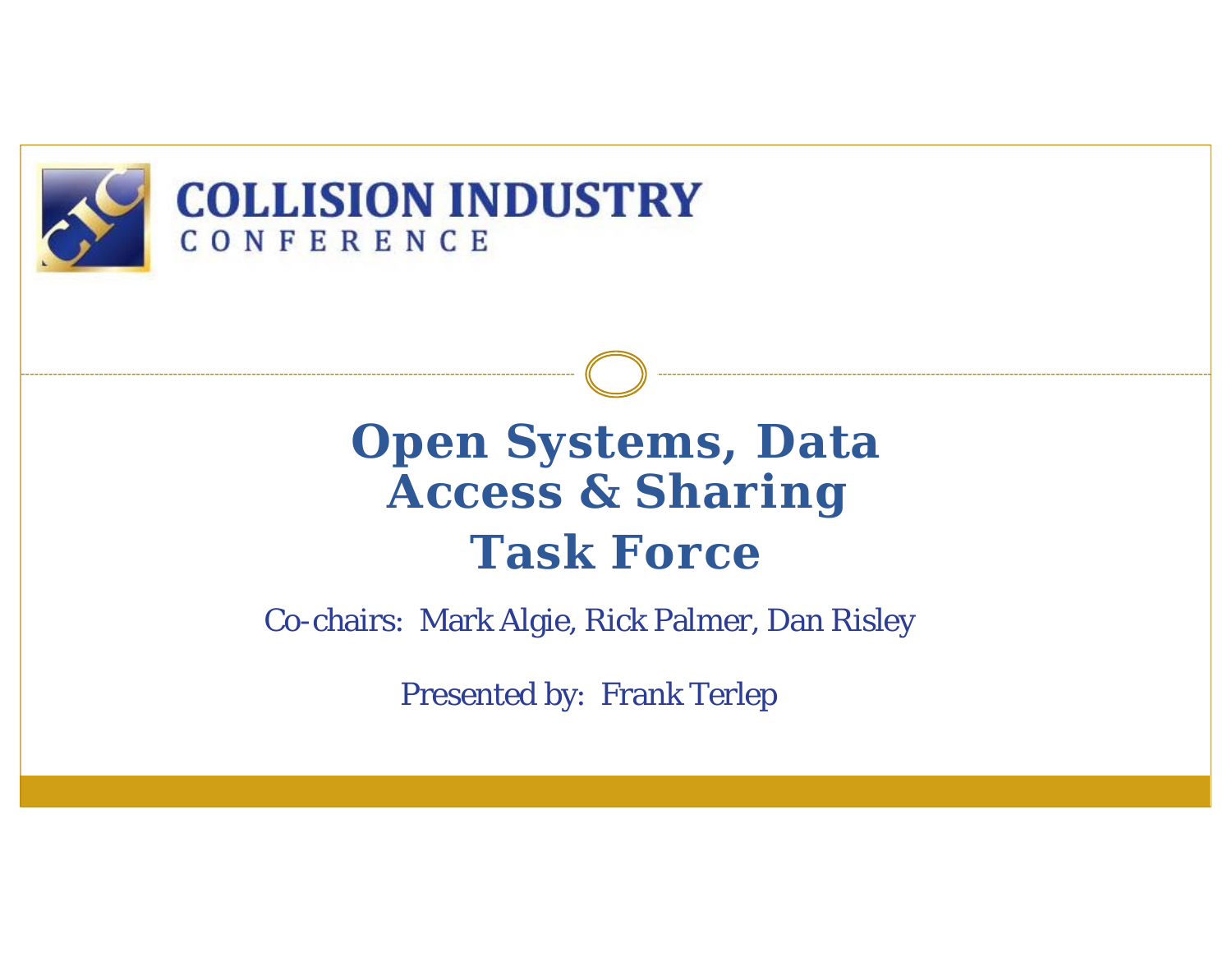

#### **COLLISION INDUSTRY** CONFERENCE

# **Open Industry Data Access and Sharing Task Force Activities, Findings and Outcomes**

Presented by: **Frank Terlep** SEMA 2018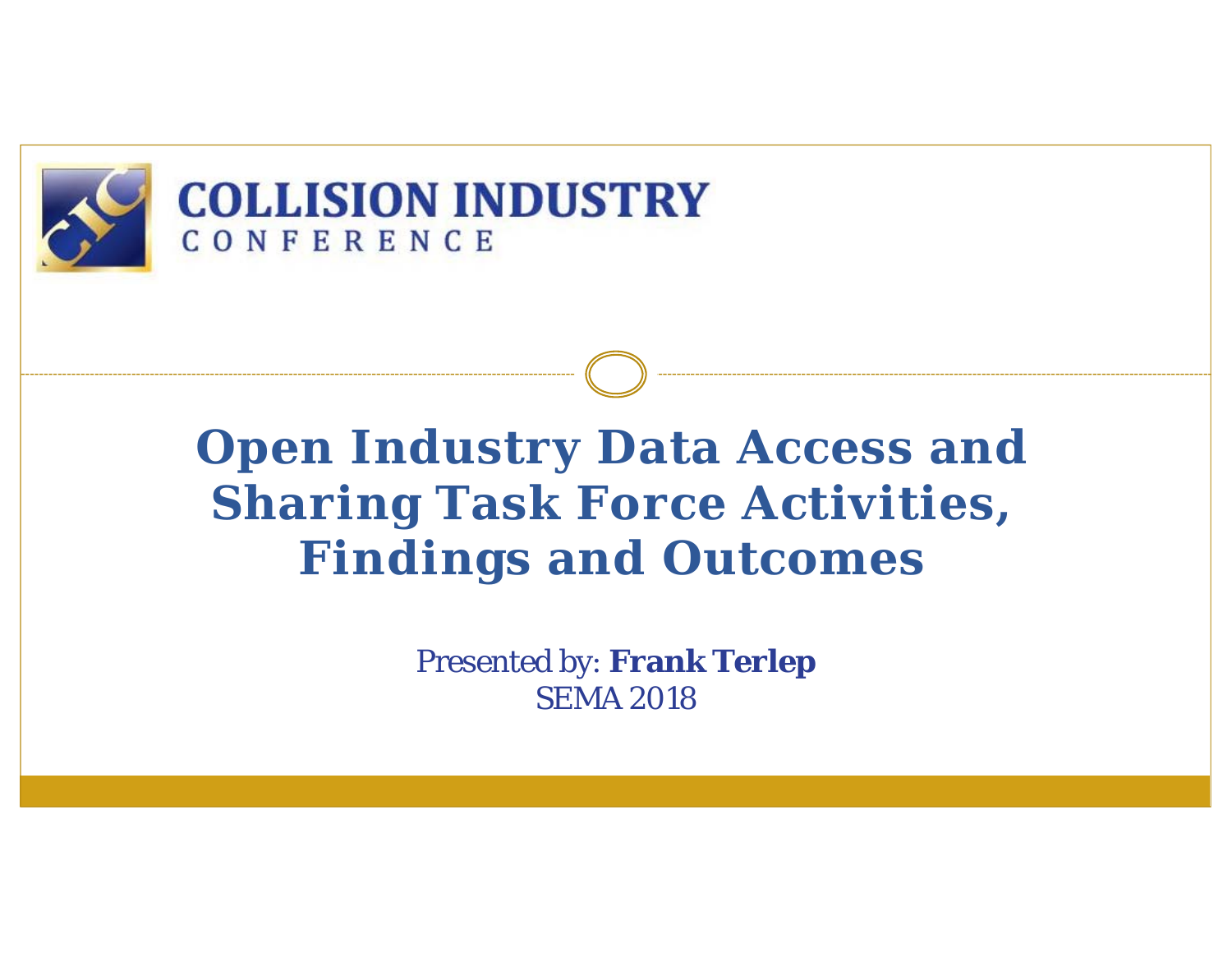#### **What Prompted Task Force Creation?**

- On September 29, 2016 CCC announces **Secure Share ™** a network using a cloud-based application program interface (API) that will allow collision repairers to control the distribution of their data and better secure the data shared with third-party application providers.
- Cost of .50 cents per transaction
- $\bullet$ End of life for EMS standard

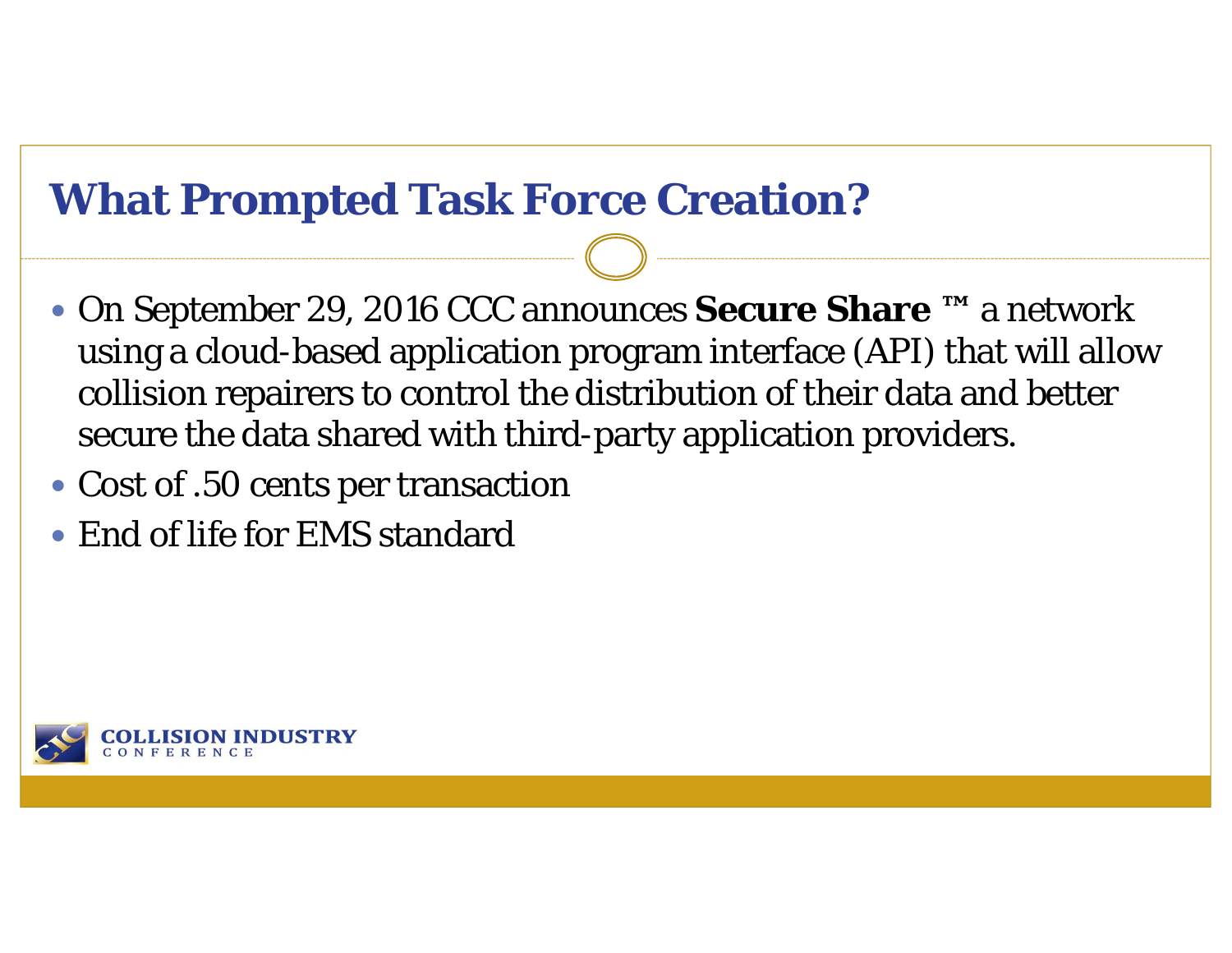## **Why Was Task Force Created?**

- Evaluate and then present the ramifications of the BMS announcement by CCC
- Evaluate and present other options than announced solution
- Determine and develop industry education and communications
- Develop and present industry position statement

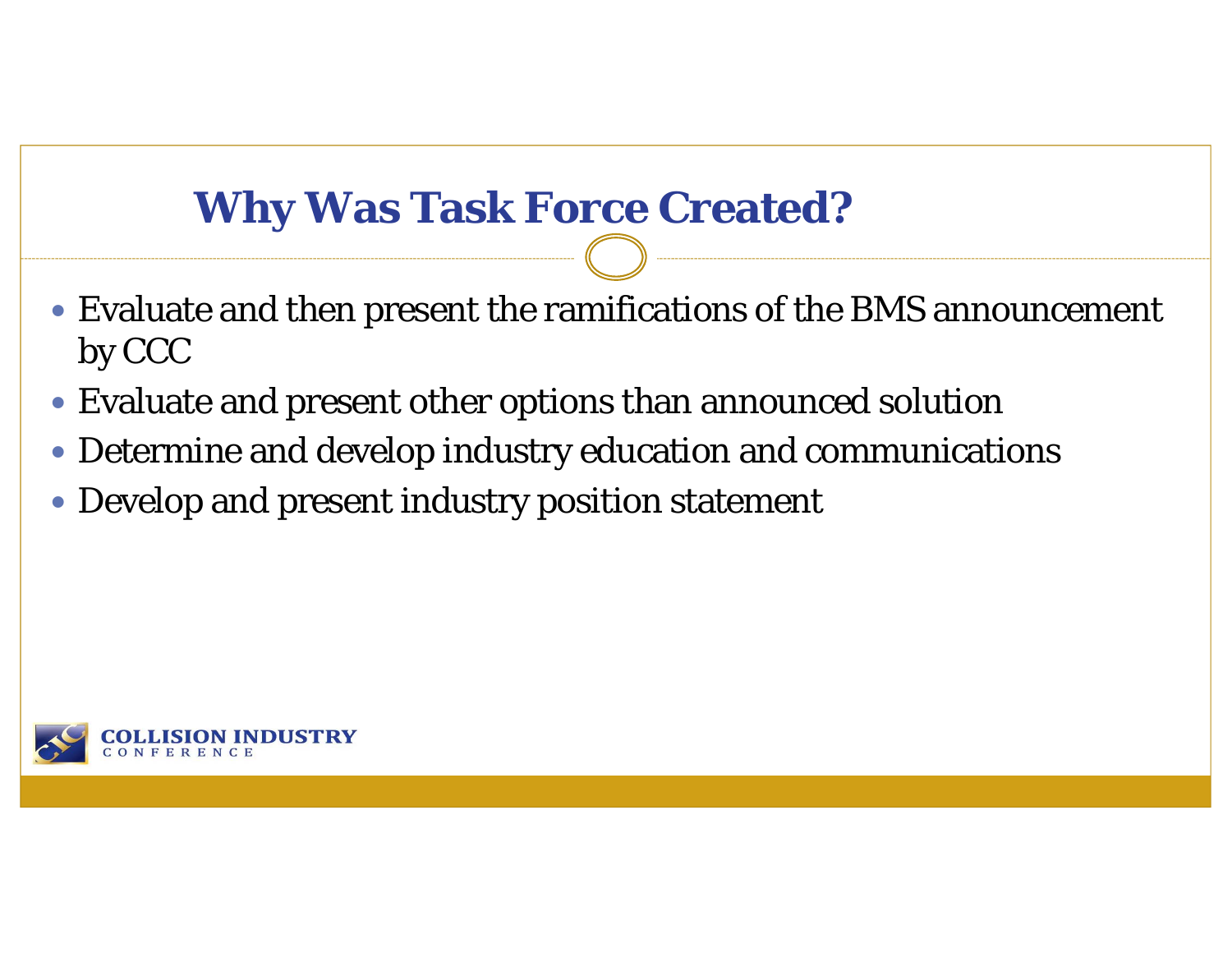## **What Did Task Force Accomplish?**

- Evaluate and then present the ramifications of the BMS announcement by CCC
	- **COMPLETED**
- Evaluate and present other options than announced solution **COMPLETED**
- Determine and develop industry education and communications **COMPLETED**
- Develop and present industry position statement **COMPLETED**
- Develop Task Force Mission and Vision Statements **COMPLETED**



**ISION INDUSTRY**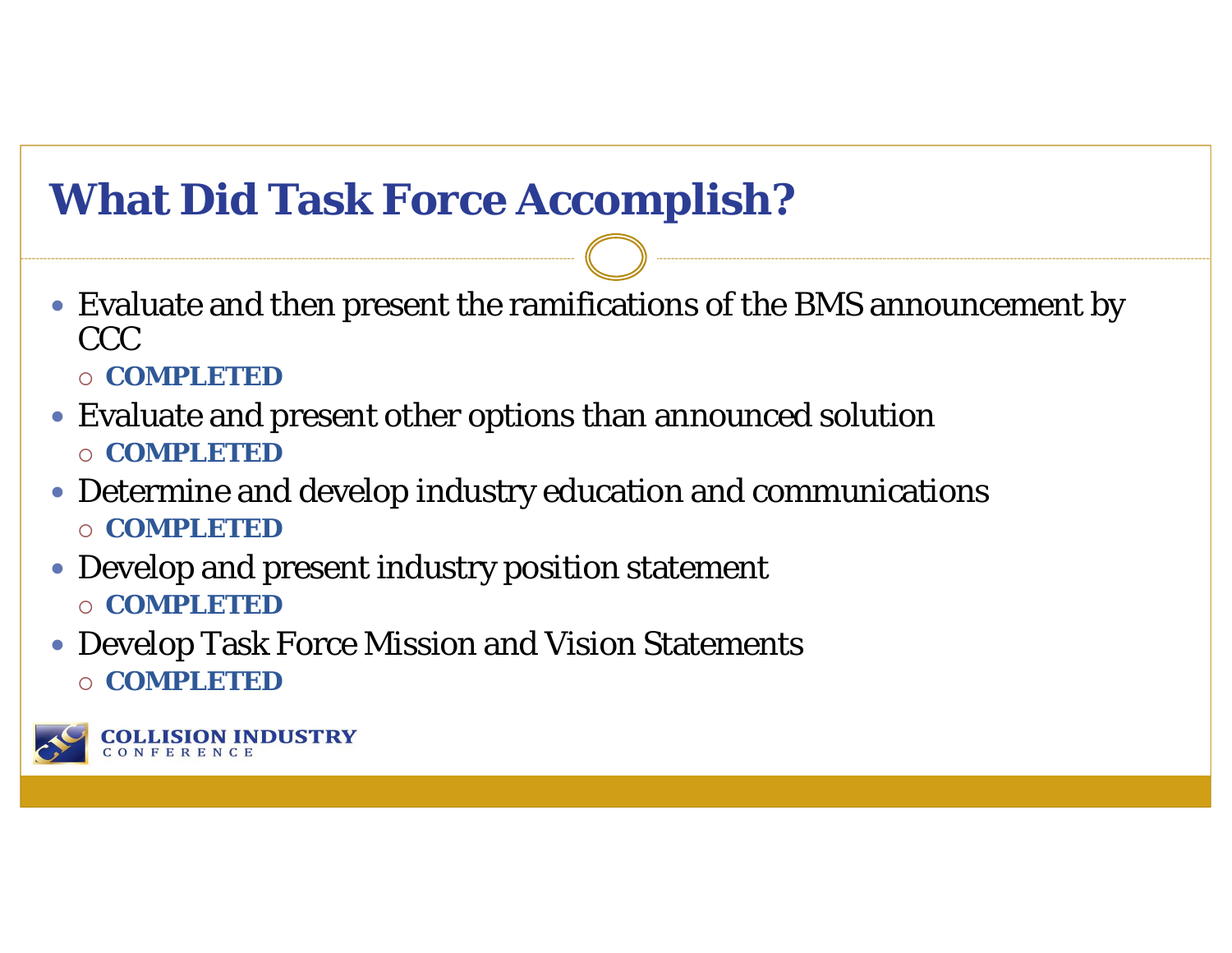## **What Happened Along the Way…….**

- **11/2016:** Frank Terlep sends Guy Bargnes long email outlining history of industry data sharing and potential ramifications of Secure Share™
- **1/2017:** Initial presentation to CIC Body
- **4/2017:** Pittsburgh CIC panel Discussion
	- Anti-trust concerns
	- $\circ$  CCC responds to Task Force questions
- **5/2017:** Task Force change of leadership
	- Dan Risley, Risk Palmer and Mark Algie assume committee co-chairman roles

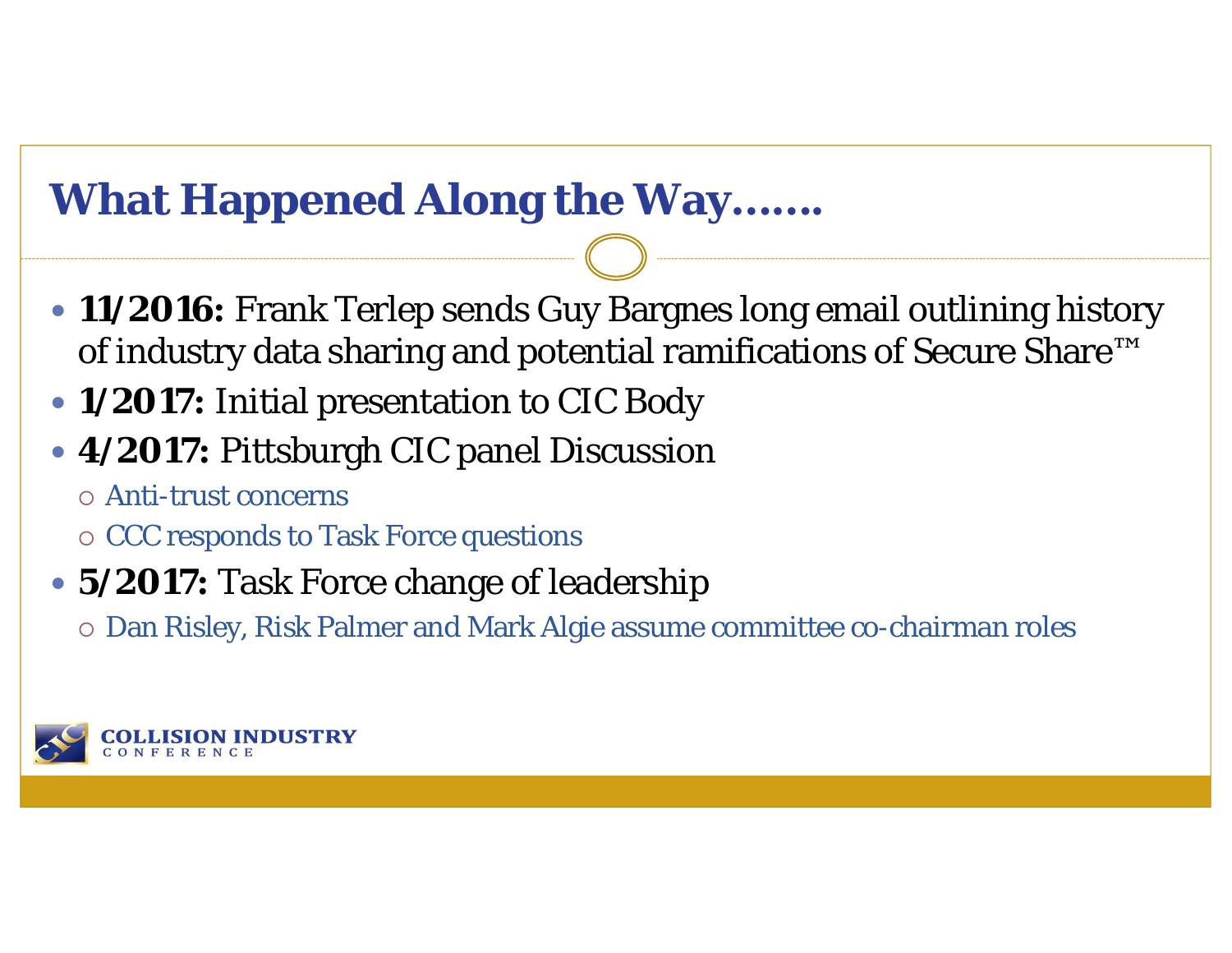## **What Happened Along the Way…….**

- **7/2017:** Task Force meets with CCC at CCC HQ in Chicago
- **7/2017:** CIC presentation by CCC on Secure Share™ along with open Q&A
- **1o/2017:** Task Force panel discussion on industry BMS solutions from multiple industry stakeholders
- **10/2017:** Multiple stakeholders reject participation in Secure Share
- **12/2017:** CCC announces elimination of Secure Share™ transaction fees, continued support of EMS

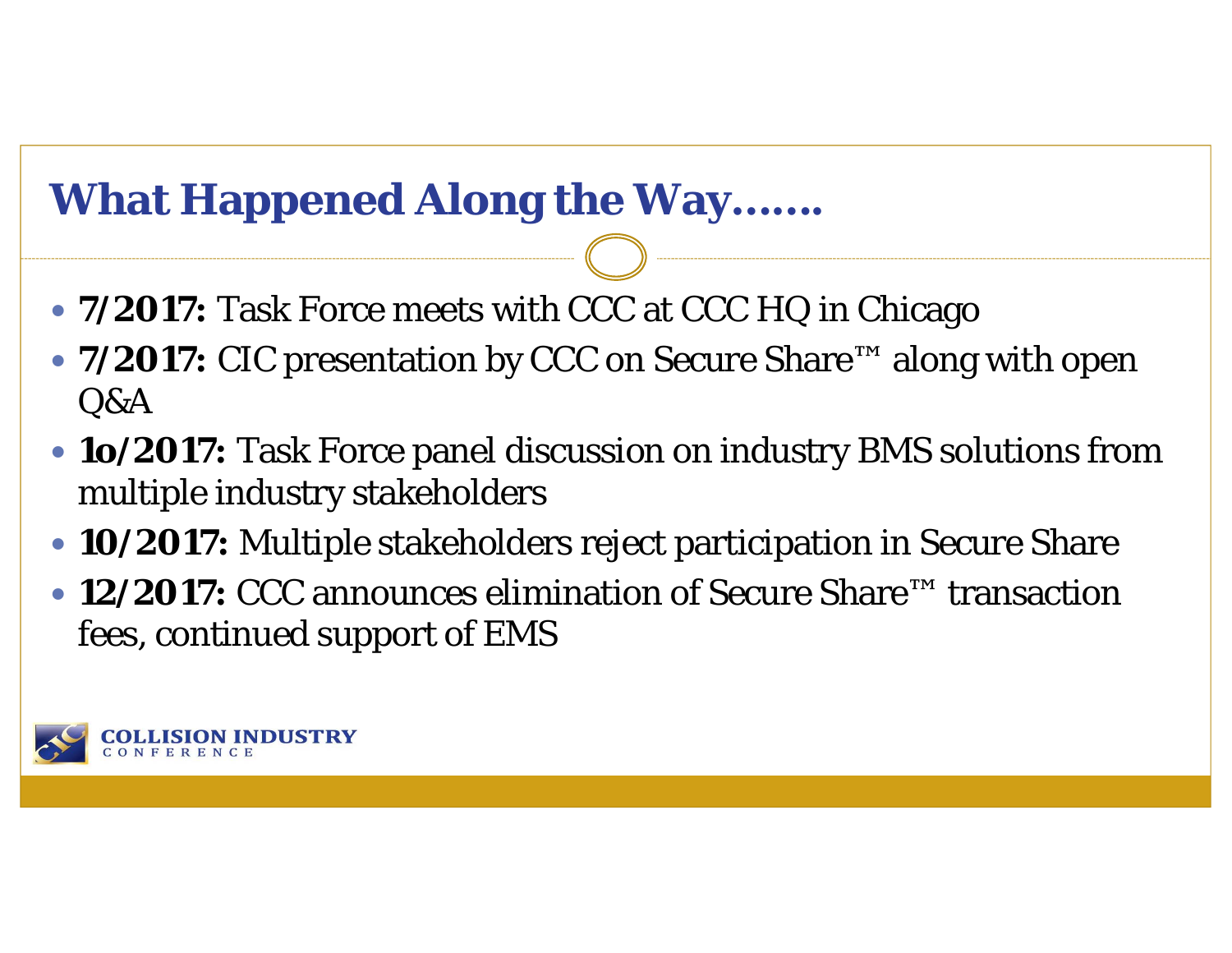#### **Task Force Position Statement Created**

- The Database Task Force supports the choice to migrate from EMS to BMS. BMS provides repairers greater control over the data being shared with their strategic<br>partners. Moreover, the Task Force supports the continuation of the unobstructed<br>flow of data amongst all the industry stakeholders. CIECA
- 0 Any 3rd party that restricts or prevents industry stakeholders from accessing or<br>using the data generated and permitted by the collision repair facility and industry<br>stakeholders will adversely impact the industry. In addi

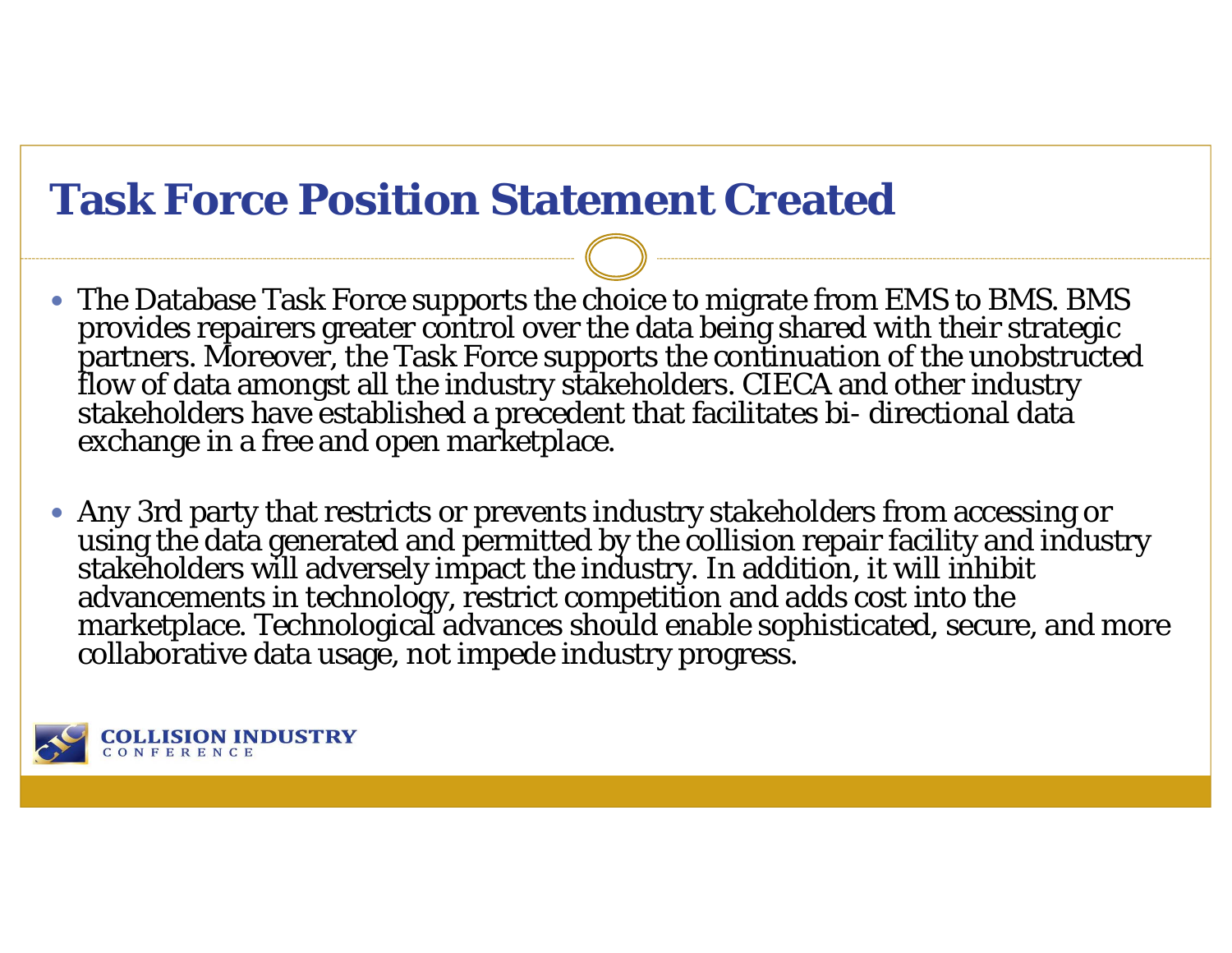## **Task Force Mission Statement Created**

- Collision Repair businesses are entitled to have direct access to an electronic, un-encrypted copy of, and full rights to use the data generated by, and<br>contained within, any software or cloud-based application they may elect to<br>utilize. The data must be readily accessible by the end user and separate
- The repair facility is entitled to and must have the freedom and flexibility to utilize the data as they deem appropriate; this includes but is not limited to, the ability to copy or export the data to separate servers, trading partners or online data warehousing services, without approval from a third party.
- It is the responsibility of the collision repair facility, as well as any industry stakeholder that is using or managing data, to protect the privacy of and proper use of that data.



**ISION INDUSTRY**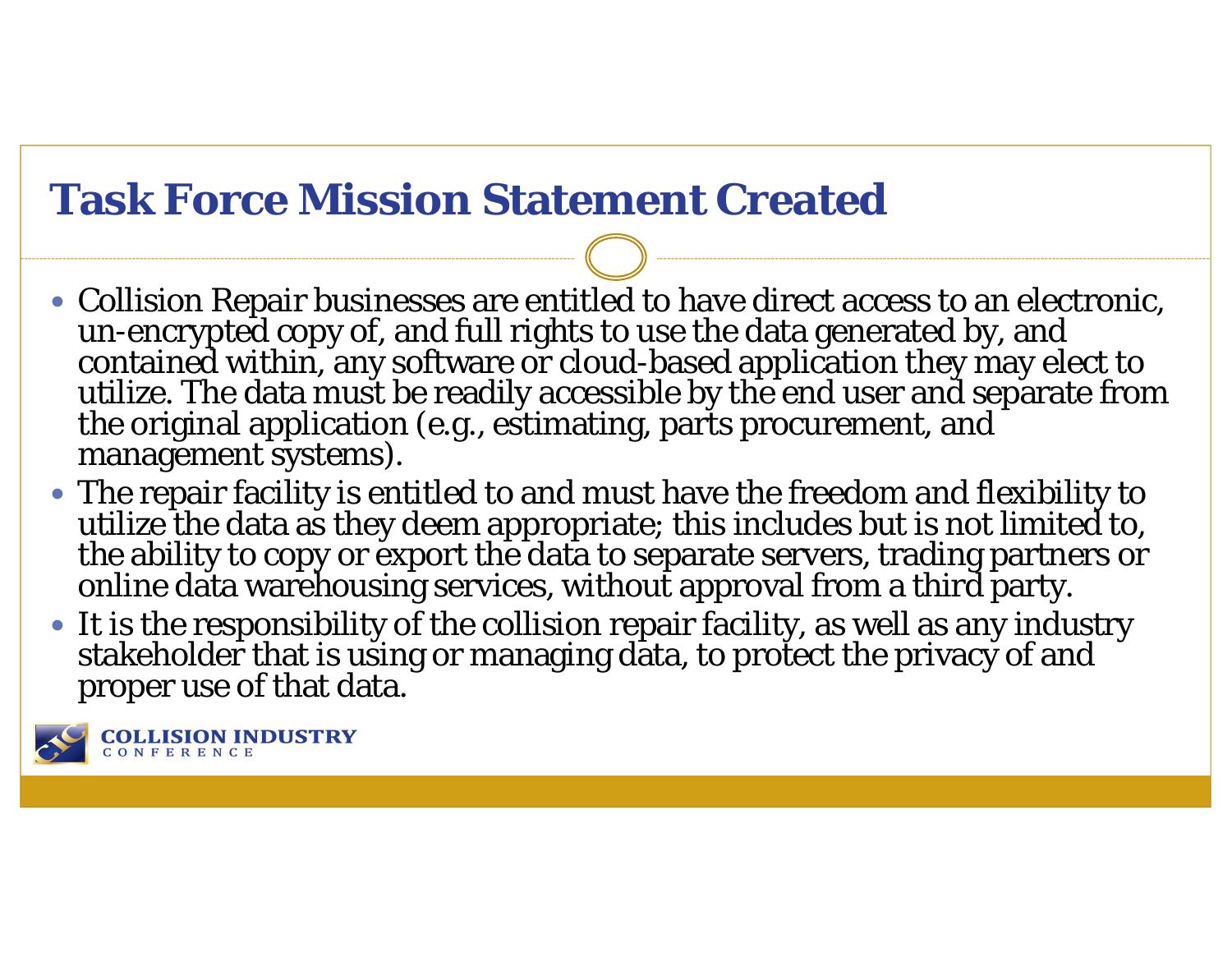# AUDIENCE RESPONSE QUESTION:



- 1. Agree
- 2. Disagree
- 3. Abstain



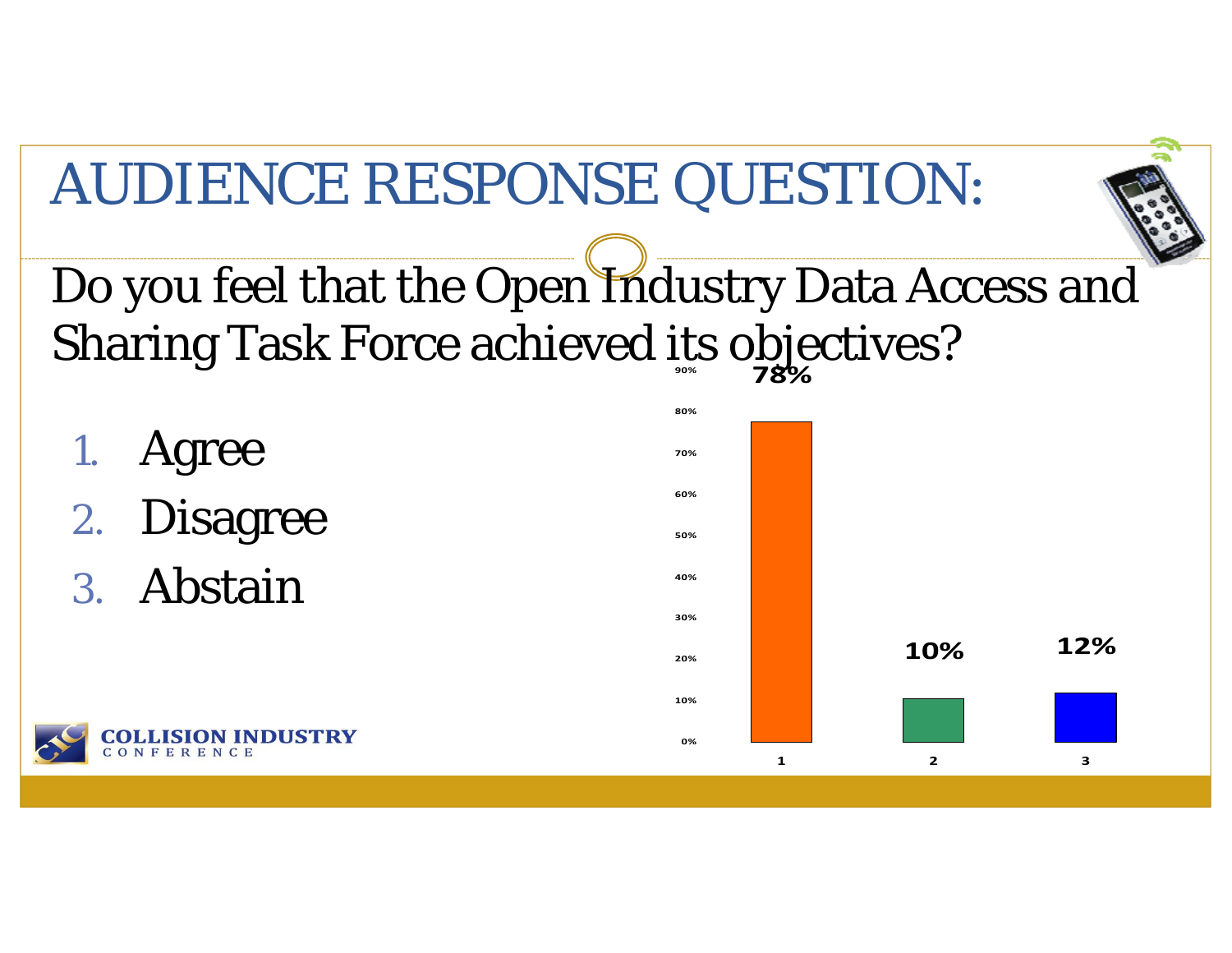# AUDIENCE RESPONSE QUESTION:

Please select what you feel is the the most important data related issue facing the collision and insurance industries over the next two years:

- 1. Easy, quick and affordable access to OEM repair procedures data.
- 2. Easy, quick and affordable access to vehicle electronics and calibration data
- 3. Easy, quick and affordable access to estimate data from insurance written estimates (ability to import into any system)
- 4. Long-term assurance industry estimate data will be remain available as it is today



**LISION INDUSTRY** 



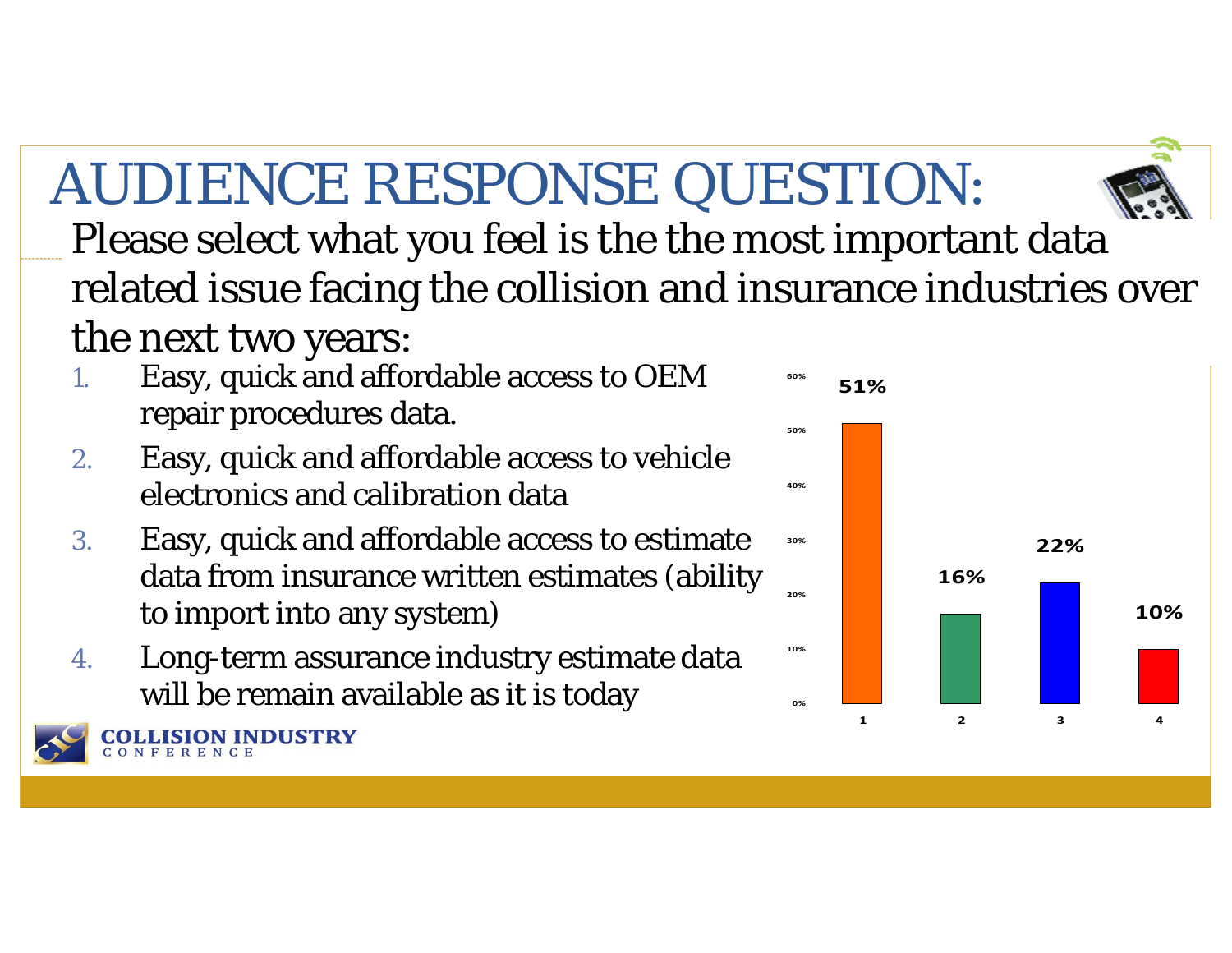## AUDIENCE RESPONSE QUESTION:



- 1. Easy, quick and affordable access to OEM repair procedures data.
- 2. Easy, quick and affordable access to vehicle electronics and calibration data
- 3. Easy, quick and affordable access to estimate data from insurance written estimates (ability to import into any system)
- 4. Long-term assurance industry estimate data will be remain available as it is today

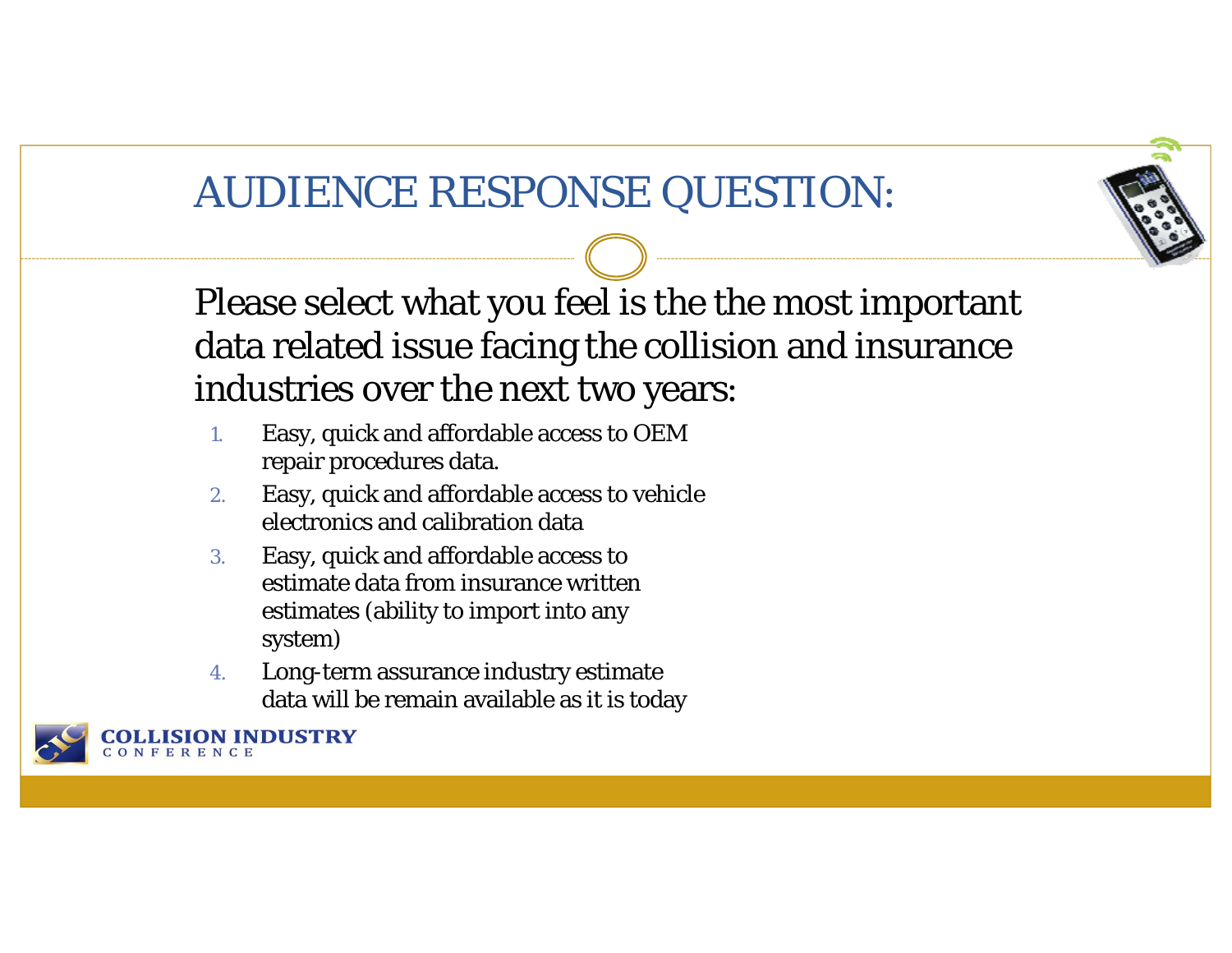#### **A BIG THANK YOU TO EVERYONE WHO PARTICIPATED!!!!**

| Greg Horn (Hartford Inc)             | Frank Laviola (Paul Davis)     | Jack Rozint (Mitchell Int'l)          |
|--------------------------------------|--------------------------------|---------------------------------------|
| Keith Bell (Akzo Nobel)              | Tom McGarry (Axalta)           | Aaron Schulenberg (SCRS)              |
| Scott Biggs (APN)                    | Don Mikrut (Audatex)           | Fred Iantorno (CIECA)                 |
| Dave Braun (Nexsyis)                 | Robb Young (10 Point Complete) | Chris Andreoli (Progressive Ins)      |
| Rob Cooper (Parts Trader)            | Frank Terlep (asTech)          | Rick Tuuri (CIC Past Chairman Mentor) |
| Dean Ricciardulli (AllData)          | Mike Gilliland (Auto House)    | Daniel Friedman (EHI)                 |
| Chad Sulkala (Allstate Insurance)    | Bill Lopez (OE Connection)     | Jim Keller (1Collision)               |
| Bert Kollinger (Kollinger Auto Body) | John Vito (Hertz)              | Steve Seissman (Vehicle Owners Guide) |
| Vince Romans (The Romans Group)      | Jeff Schroder (Car-Part.com)   | Tom Julius (Car-Part.com)             |
| Pat Blech (OE Connection)            | Aimee Getty (Nexsyis)          | Bernie Allen (Nexsyis)                |

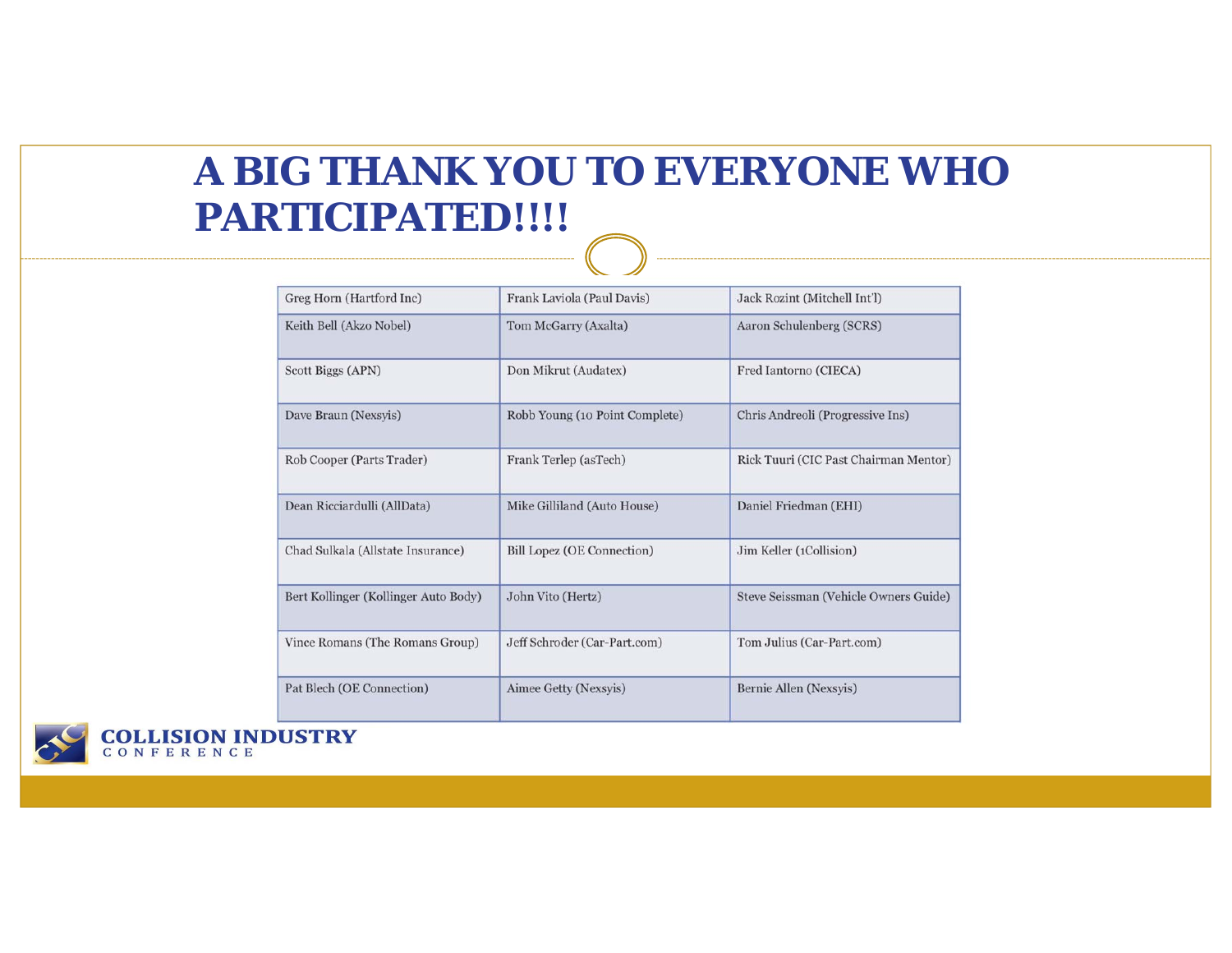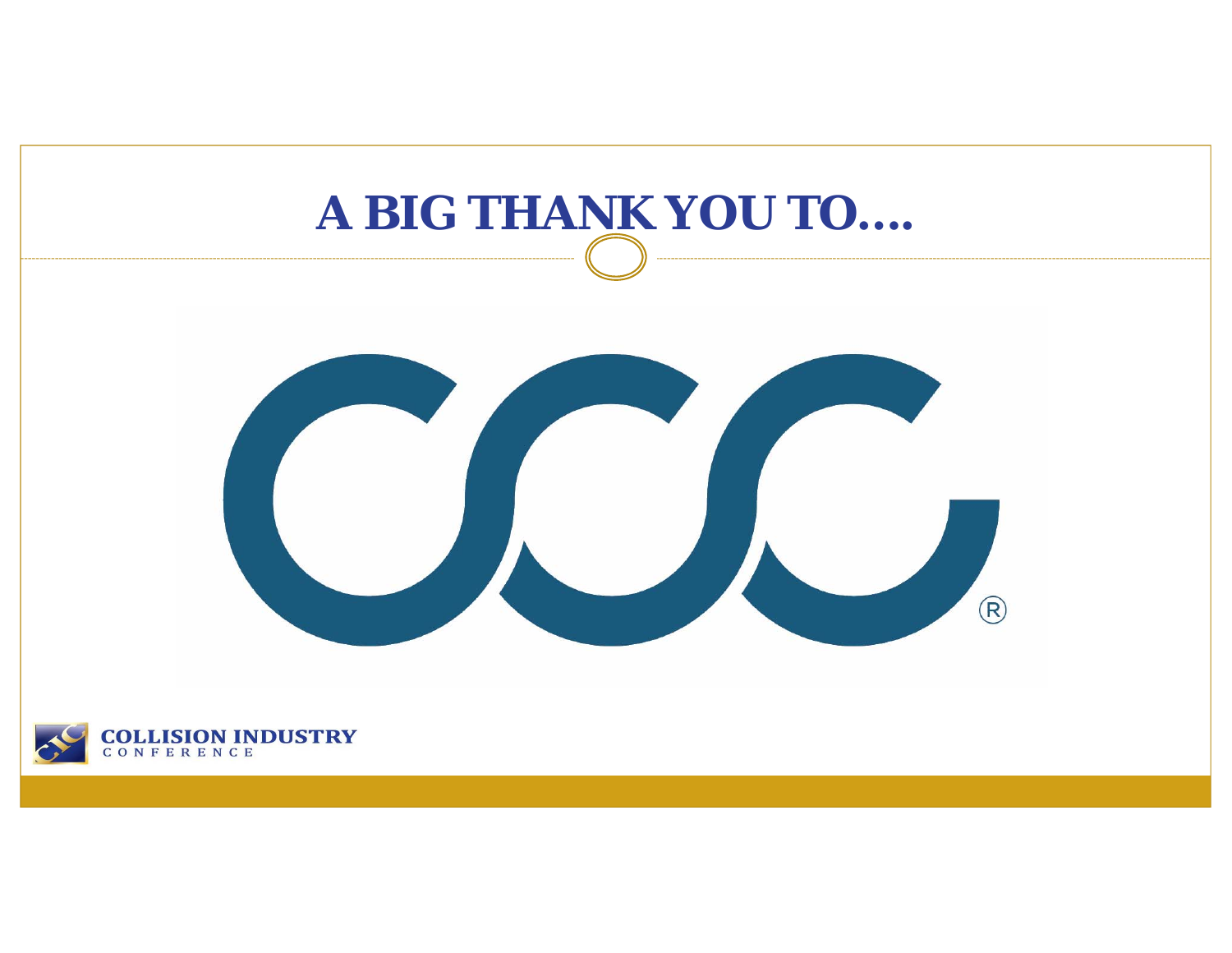## **A BIG THANK YOU & CONGRATULATIONS TO....**